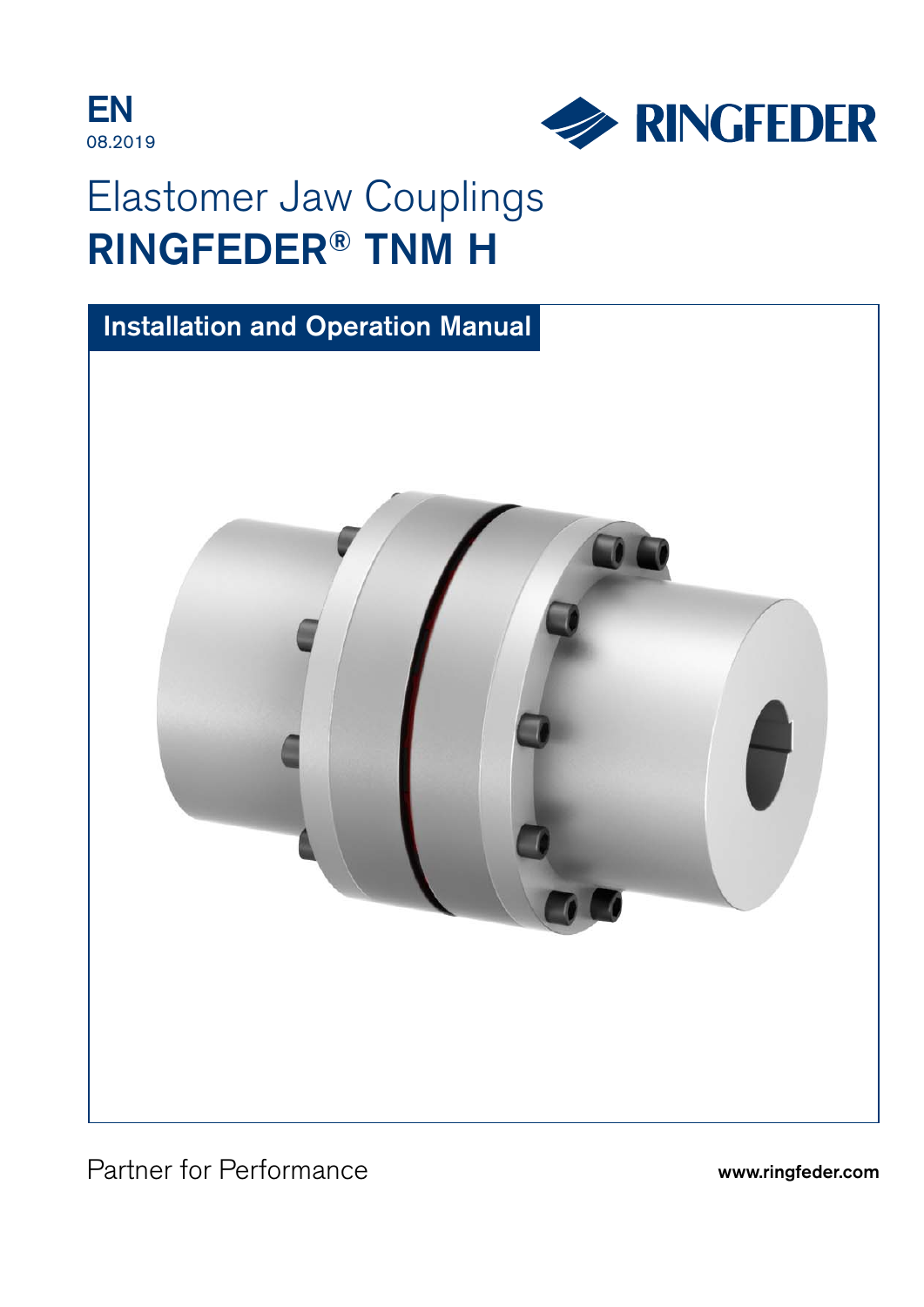

### **Content**

### **Chapter Page**

|                 | $\overline{\phantom{a}}$ |
|-----------------|--------------------------|
| Function.<br>2  |                          |
| 2.1             |                          |
| 3               |                          |
|                 |                          |
| 5               |                          |
| 6               |                          |
| Assembly        |                          |
| 7.1             |                          |
| 7.2             |                          |
| 7.3             |                          |
| 8               |                          |
| 8.1             |                          |
| 8.2             |                          |
| 8.3             |                          |
| Operation.<br>9 |                          |
| 9.1             |                          |
| 10.             |                          |
| 10.1            |                          |
| 10.2            |                          |
| 10.3            |                          |
| 11              |                          |

### **1 Notes on safety**

The present assembly and operating instruction (AOI) constituents a part of the coupling supply. Always keep the AOI near the coupling well accessible. The German version of this manual is the predominant and binding version.

Make sure that all persons charged with the assembly, operating, service, and maintenance have read and understood the AOI and follow all the points:

- Avert hazards for body and live of the user and third parties.
- Ensure the operating safety of the coupling.
- Avoid the loss of use and environmental impairment through false handling.

In the case of transport, mounting, dismounting and maintenance, attention is to be paid to the relevant regulations for industrial safety and for environmental care.

The coupling may only be operated, mounted, serviced and maintained by authorised and trained personnel.

The user must take into account that the bolting elements of coupling parts may be adversely affected by the heat produced by a brake disk/ brake drum due to the resultant friction. Make sure that the combination of the employed brake lining with the material of the brake disk/ brake drum does not lead to sparks or impermissible thermal growth. The brake disk is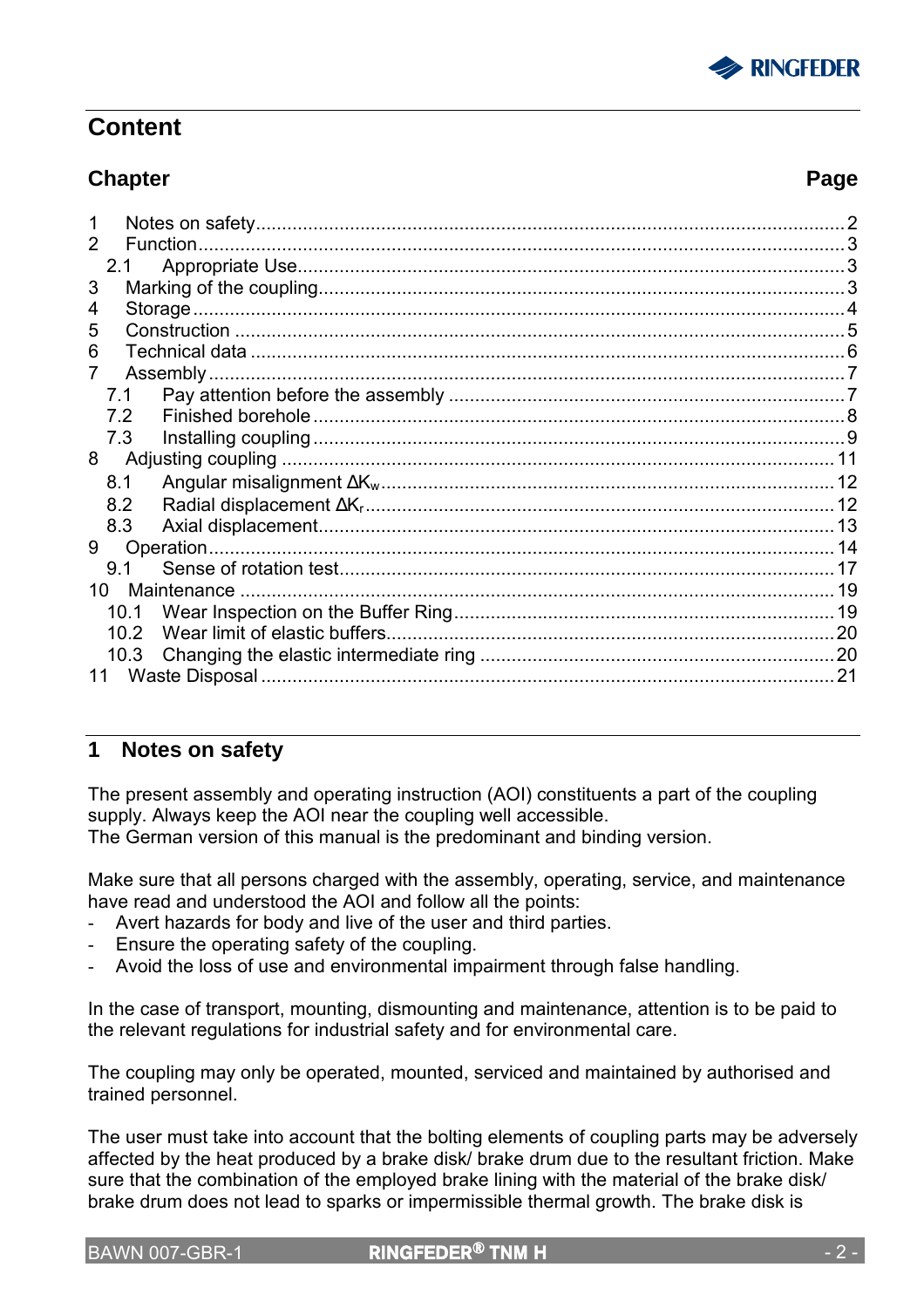

normally made of steel, and the brake disk is normally made of cast iron with nodular graphite. In case of any doubt, please consult the supplier!

In the interest of further development, we reserve the right to make changes which serve technological progress.

By the use of accessories and spare parts, which were not originally manufactured by RINGFEDER POWER TRANSMISSION, we are not responsible for any resulting damage or liability or guarantee.

### **2 Function**

The coupling RINGFEDER® TNM H is a torsionally elastic and puncture-proof claw coupling with a removable intermediate piece, mainly for the drives of pumps.

It levels out angular, radial and axial shaft misalignments within defined ranges. The coupling transfers the torque via pressure loadable, elastic buffers of Perbunan (Pb) which are joined together as an intermediate ring.

The elastic intermediate ring can cushion impacts and torsional vibrations; it is oil-tight and electrically conductive.

Both coupling halves are divided in two, which enables a radial installation and de-installation of the reduction sleeve. The de-installation measurement between the flange hubs allows the changing of the elastic intermediate ring or the dismounting of the bearing block of a centrifugal pump without moving the motor. The coupling is usable in every sense of rotation and installation position.

### **2.1 Appropriate Use**

- In order to ensure a faultless, lasting operation of the coupling, it must be laid out accord-ing to the instructions e.g. DIN 740 part 2 (or also Product Paper & Tech Paper "Elastomer Jaw Couplings") with an operating factor corresponding to its operating conditions.
- The coupling must only be operated in normal industrial atmospheres. Since aggressive media may attack the coupling components, screws and elastic buffer rings, they represent a risk for the operational safety of the coupling. Consult RINGFEDER POWER TRANSMISSION in such cases.
- Apart from incorporating a finished borehole with parallel key slot (see "7.2 Finished borehole") no further changes can be carried out on the coupling.
- The coupling may only be used within the framework of the conditions defined in the performance and delivery contract.
- Every change of the conditions of use or the operating parameters necessitates a new verification of the coupling layout.

### **3 Marking of the coupling**

The product line RINGFEDER® TNM H has its hardness in Shore (A) indicated on the elastic intermediate ring.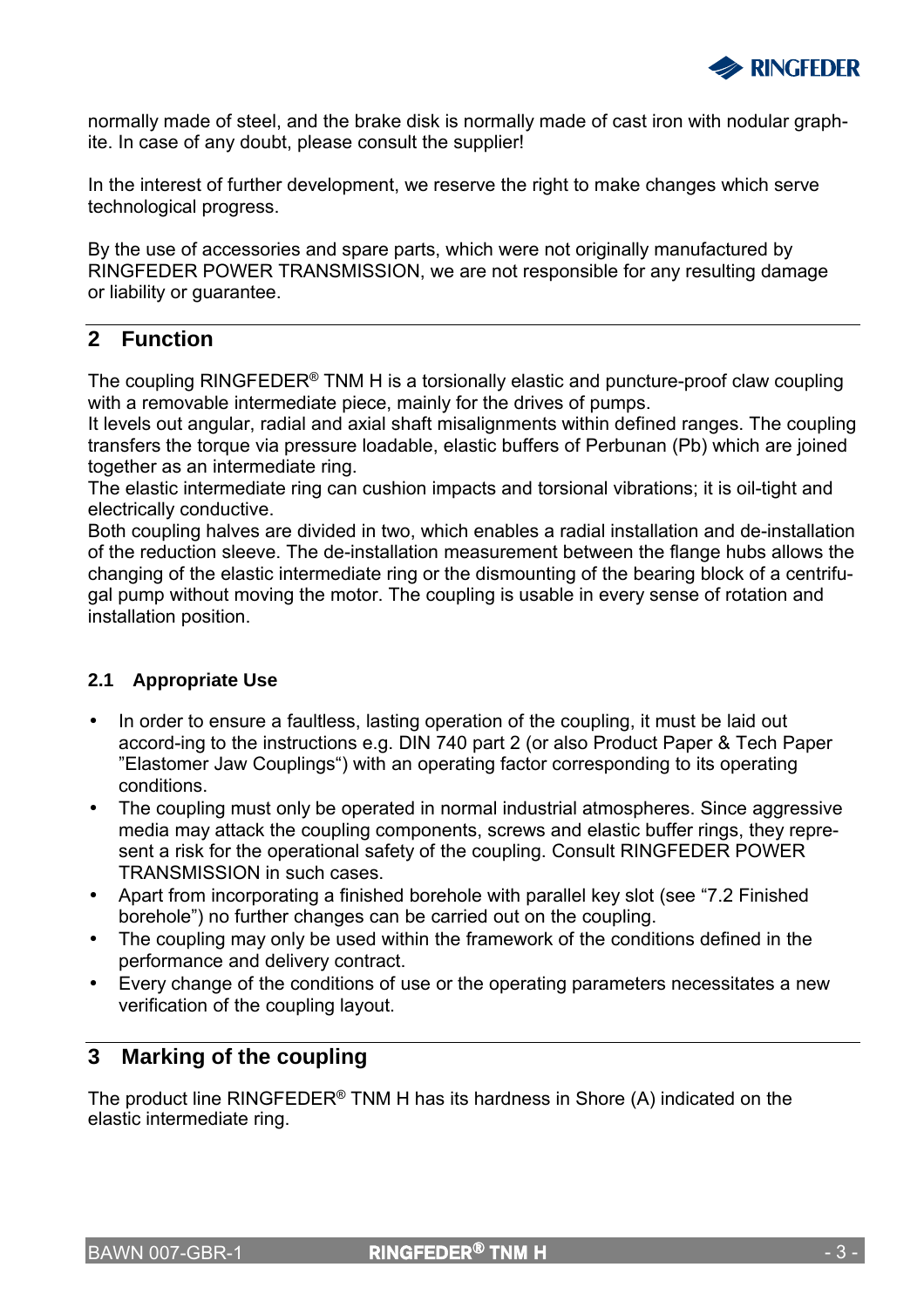

### **4 Storage**

On receipt of the goods, the supply is to be checked immediately for completeness and correctness. Possible damages incurred during transit and / or missing parts are to be notified in writing.

The coupling parts can be stored in their delivered standard-state for 6 months in a dry, roofed place at normal room temperature. For a longer storage duration a long-term preservation is necessary (consult RINGFEDER POWER TRANSMISSION). The elastic intermediate ring must not be subjected to ozone containing mediums, direct solar influence or strong light sources with ultraviolet-light. The relative humidity must not exceed 65%. In the case of proper storage the characteristics of the elastic intermediate ring remain unchanged for almost up to three years.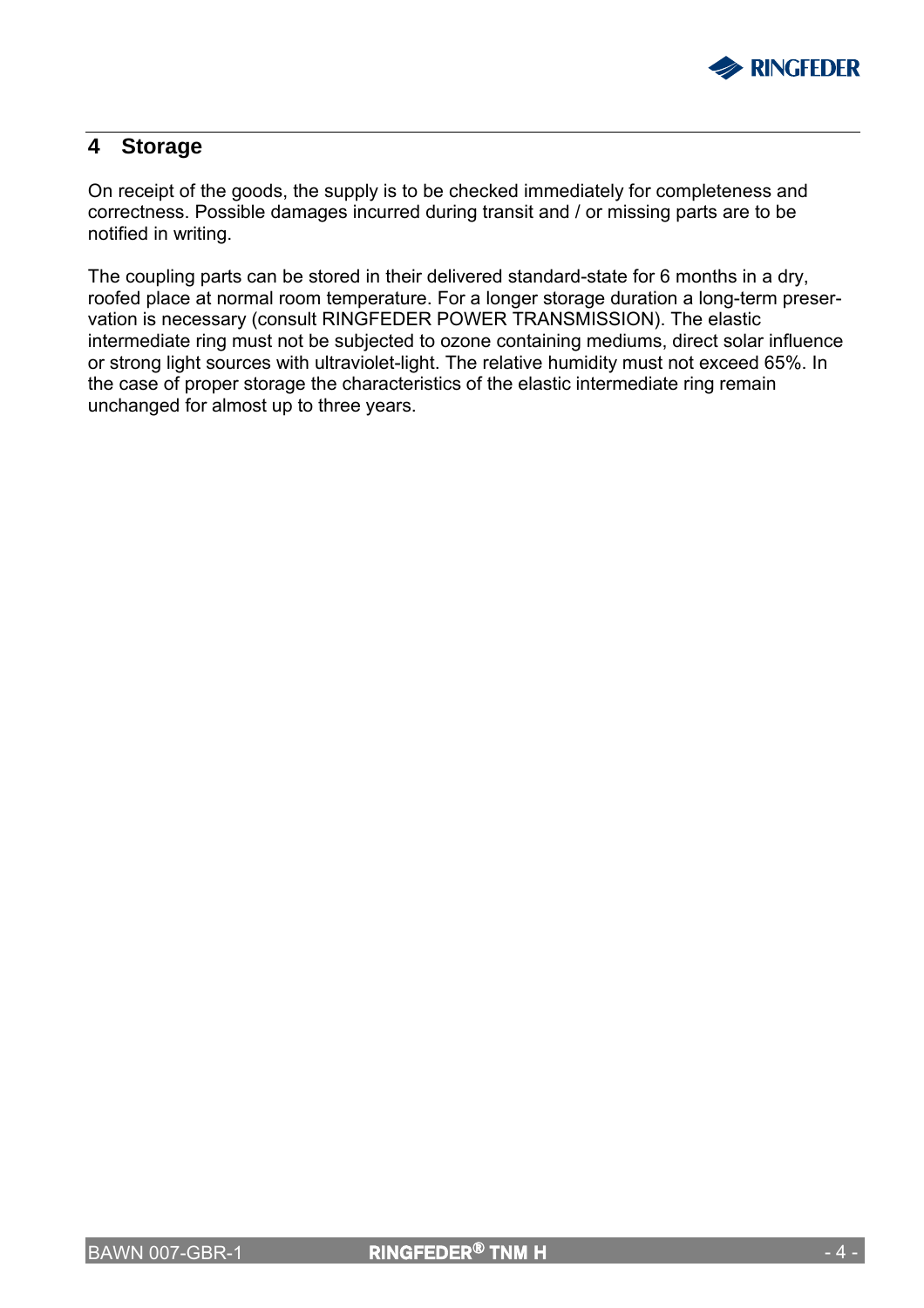

### **5 Construction**



**Fig. 1 Construction RINGFEDER® TNM H**

#### **Reference:**

Flange hubs (Pos. 3) and removable intermediate piece (Pos. 4) are always delivered screwed together.

Balanced parts are position marked to each other.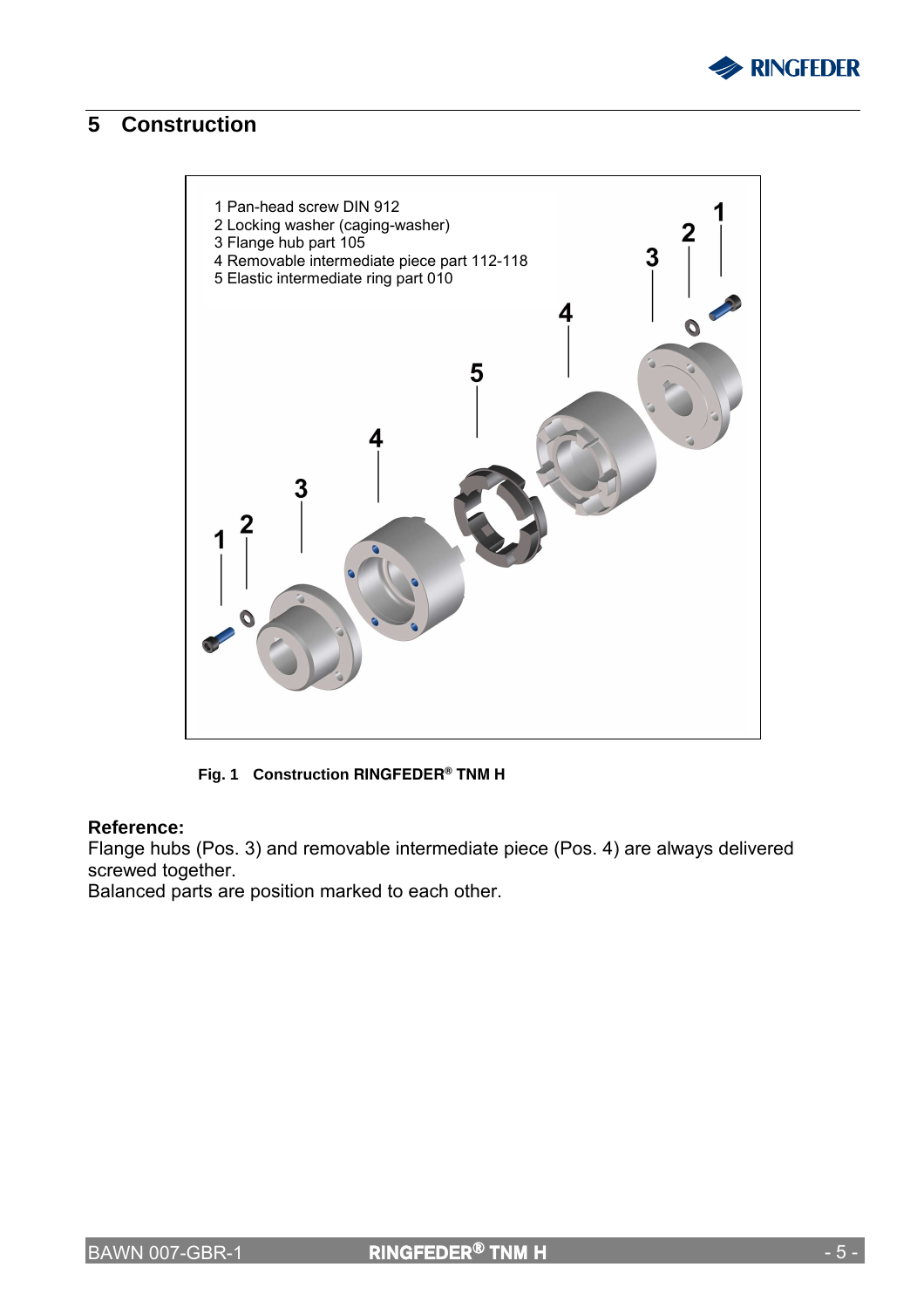

## **6 Technical data**



**Fig. 2 RINGFEDER® TNM H**

| l<br>٠ |  |
|--------|--|
|--------|--|

### **Technical data:**

| Size | $T_{\text{Cnom}}$ | ${\mathsf T}_{\mathsf{Cpeak}}$ | $T_{\mathsf{Cnom}}$ | $\mathsf{T}_{\mathsf{Cpeak}}$ | $n_{\text{max}}$ | $d_1$ | $d_3$ | d <sub>5</sub> |      | $z \times M \times Ls$     | <b>SH</b> |
|------|-------------------|--------------------------------|---------------------|-------------------------------|------------------|-------|-------|----------------|------|----------------------------|-----------|
| TNM  | Pb72              | Pb72                           | Pb82                | Pb82                          |                  | max   |       |                |      |                            |           |
| н    | [Nm]              | [Nm]                           | [Nm]                | [Nm]                          | [min]            | [mm]  | [mm]  | [mm]           | [mm] |                            | [mm]      |
| 67   | 22                | 45                             | 35                  | 75                            | 10000            | 28    | 45    | 67             | 30   | $4 \times M$ 6 $\times$ 20 | 5         |
| 82   | 48                | 100                            | 75                  | 160                           | 8000             | 32    | 53    | 82             | 40   | $4 \times M$ 8 $\times$ 25 | 5         |
| 97   | 96                | 200                            | 150                 | 340                           | 7000             | 42    | 66    | 97             | 50   | $5 \times M$ 8 $\times$ 25 | 5         |
| 112  | 150               | 310                            | 230                 | 540                           | 6000             | 48    | 79    | 112            | 60   | $6 \times M$ $8 \times 25$ |           |
| 128  | 250               | 500                            | 380                 | 860                           | 5000             | 55    | 90    | 128            | 70   | $6 \times M$ $8 \times 25$ |           |
| 148  | 390               | 800                            | 600                 | 1350                          | 4500             | 65    | 107   | 148            | 80   | 7 x M10 x 35               |           |
| 168  | 630               | 1300                           | 980                 | 2250                          | 4000             | 75    | 124   | 168            | 90   | 8 x M10 x 35               |           |
| 194  | 1050              | 2000                           | 1650                | 3630                          | 3500             | 85    | 140   | 194            | 100  | $9 \times M10 \times 35$   |           |
| 214  | 1500              | 3100                           | 2400                | 5400                          | 3000             | 95    | 157   | 214            | 110  | $9 \times M12 \times 40$   |           |
| 240  | 2400              | 4800                           | 3700                | 8650                          | 2750             | 110   | 179   | 240            | 120  | 10 x M12 x 40              | 8         |
| 265  | 3700              | 7500                           | 5800                | 13500                         | 2500             | 120   | 198   | 265            | 140  | 10 x M14 x 45              | 8         |
| 295  | 4900              | 10000                          | 7550                | 18000                         | 2250             | 130   | 214   | 295            | 150  | 10 x M14 x 50              | 10        |
| 330  | 6400              | 13000                          | 9900                | 23400                         | 2000             | 150   | 248   | 330            | 160  | 10 x M16 x 55              | 10        |
| 370  | 8900              | 18200                          | 14000               | 32750                         | 1750             | 170   | 278   | 370            | 180  | 11 x M16 x 55              | 10        |
| 415  | 13200             | 27000                          | 20500               | 49000                         | 1500             | 190   | 315   | 415            | 200  | 12 x M16 x 55              | 10        |

| Size  | S3=100mm | S3=120mm | $S3=140$ mm      | S3=180mm | S3=250mm | S3=300mm |
|-------|----------|----------|------------------|----------|----------|----------|
| TNM H | $m$ [kg] | $m$ [kg] | $m$ [kg]         | $m$ [kg] | $m$ [kg] | $m$ [kg] |
| 67    | 2,5      | 2,8      | 3,1              |          |          |          |
| 82    | 4,0      | 4,4      | 4,9              |          |          |          |
| 97    | 6,4      | 7,0      | $7,\overline{7}$ |          |          |          |
| 112   | 9,5      | 10,3     | 11,1             |          |          |          |
| 128   | 13,2     | 14,1     | 15,1             | 17,0     |          |          |
| 148   | 19,4     | 20,6     | 21,8             | 24,3     |          |          |
| 168   | 27,5     | 28,9     | 30,3             | 33,2     |          |          |
| 194   | 37,7     |          | 37,0             | 44,6     | 50,7     |          |
| 214   | 50,5     |          | 50,2             | 58,9     | 66,2     |          |
| 240   | 70,5     |          | 74,1             | 78,8     | 86,6     |          |
| 265   | 97,0     |          | 89,2             | 105,0    | 115,4    |          |
| 295   |          |          | 131,1            | 137,8    | 147,8    |          |
| 330   |          |          | 182,2            | 191,0    | 205,8    |          |
| 370   |          |          | 240,2            | 250,9    | 291,4    |          |
| 415   |          |          |                  | 306,1    | 314,1    | 319.5    |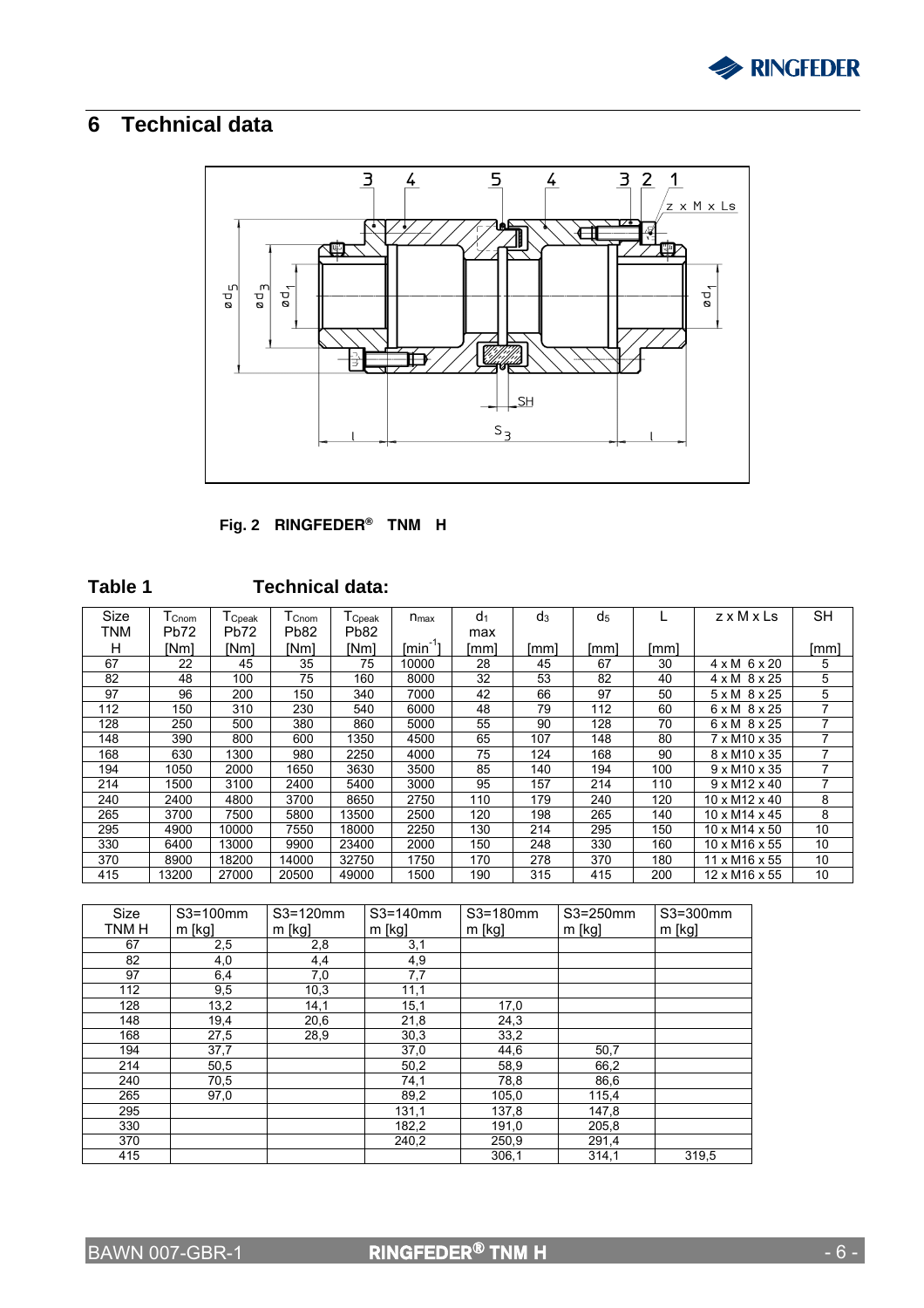

The torque  $T_{\text{Cnom}}$  and  $T_{\text{Cpeak}}$  is valid for:

- Intermediate rings of Perbunan Pb72 and/or Pb82,
- Ambient temperatures of -40  $\degree$  to +60  $\degree$ C.
- Operation within the stipulated alignment values.

Weights are specified for couplings without bores in the hubs.

During the layout of the coupling according to DIN 740 part 2 (or also Product Paper & Tech Paper "Elastomer Jaw Couplings") different factors must be considered:

- with higher temperatures a corresponding temperature factor Sυ
- according to the starting frequency a starting factor Sz
- in dependence of the operating conditions an impact factor,  $S_A$ ,  $S_L$

With circumferential speeds of more than 22 m/s, we recommend to balance the coupling.

### **7 Assembly**

#### **7.1 Pay attention before the assembly**



- **Danger of injuries!**
- **Disconnect the drive before carrying out any work on the coupling!**
- **Secure the drive against unintentional re-start and rotation!**
- **Incorrectly tightened bolts can cause serious personal injuries and property damages!**
- **In compliance with accident prevention regulations, you are obliged to protect all freely rotating parts by means of permanently installed guards/ covers against unintentional contact and falling down objects.**
- **To avoid sparks, the covers for couplings used in explosive atmospheres should be made of stainless steel!**
- **As a minimum, the covers have to fulfil the requirements of protection type IP2X.**
- **The covers have to be designed to prevent dust from depositing on the coupling.**
- **The cover must not contact the coupling or impair the proper function of the coupling.**
- Make sure that the speeds, torques and ambient temperatures as stated in chapter 6 'Technical Data' are not exceeded.
- The maximum permissible bore diameters must not be exceeded.
- Check whether the shaft-hub connections safely transmit the occurring operating torques.
- The standard tolerance of RINGFEDER<sup>®</sup> TNM for finish bores is fit H7.
- Standard keyways comply with DIN 6885, sheet 1.
- Check the dimensions and tolerances of shafts, hub bores, keys and keyways.
- Set screws as required.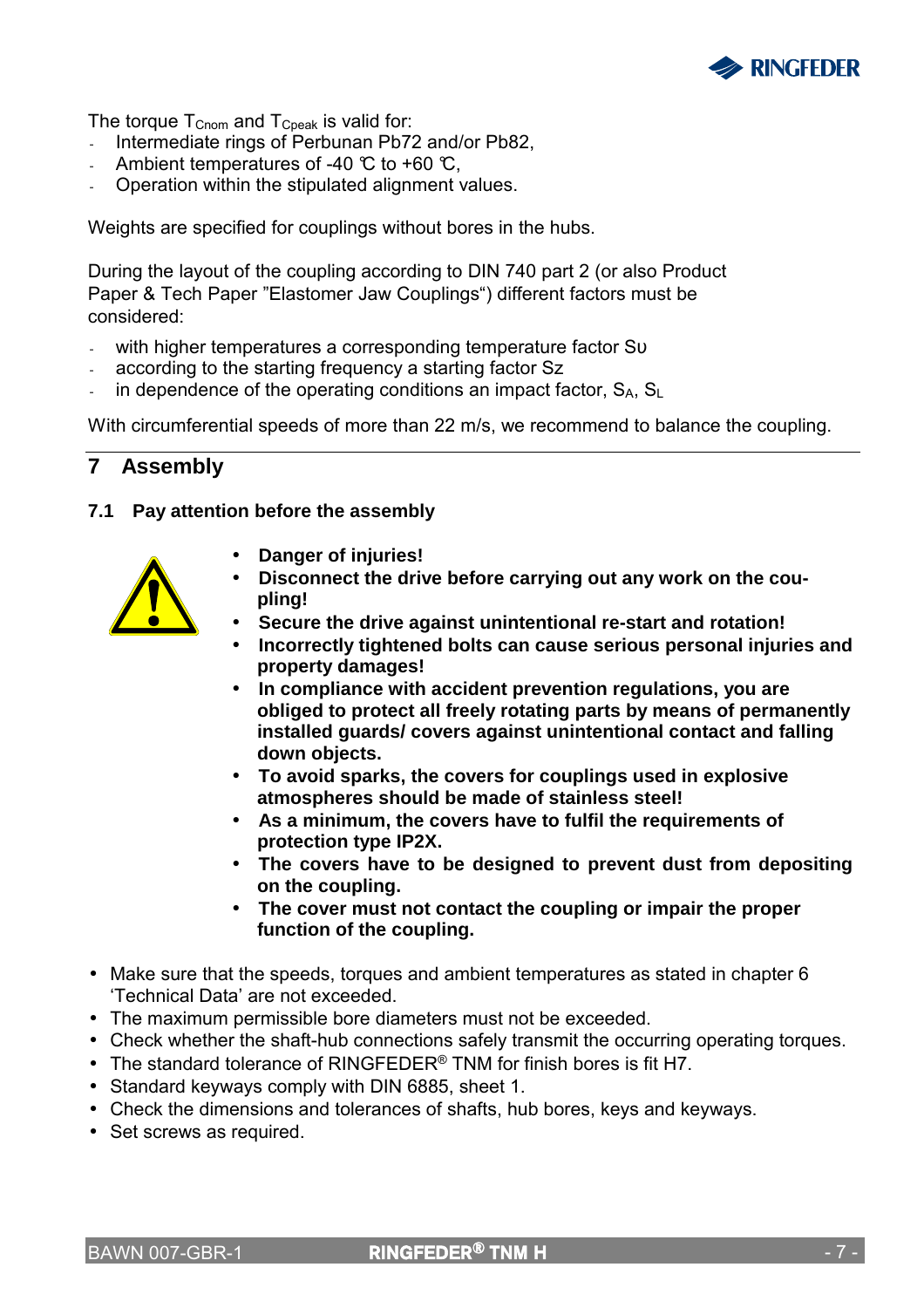

### **7.2 Finished borehole**

For the completion of a finished borehole in a flange hub pay attention to following procedure:

- Clean the coupling hub of preservatives.
- Tighten the flange hub to the faces labelled with  $\sqrt{\frac{1}{2}}$  and carefully align the flange hub.
- The indicated values in table 1 for  $\alpha_{1\text{max}}$  are valid for a parallel key connection according to DIN 6885/1 and must not be exceeded.
- Choose the borehole fit so that during the union with the shaft a tolerance wringing fit and/or interference fit as for example with H7/m6 is made.
- Provide an axial securing of the hub, where appropriate with a setscrew on the hub back above the parallel key slot.

In the case of other shaft hub connections consultation with RINGFEDER POWER TRANSMISSION is necessary.



- **The maximum indicated bore diameters are valid for a parallel key connection according to DIN 6885/1 and must not be exceeded.**
- **In the case of transgression of these values the coupling can sever.**
- **Due to flying away fragments danger exists!**

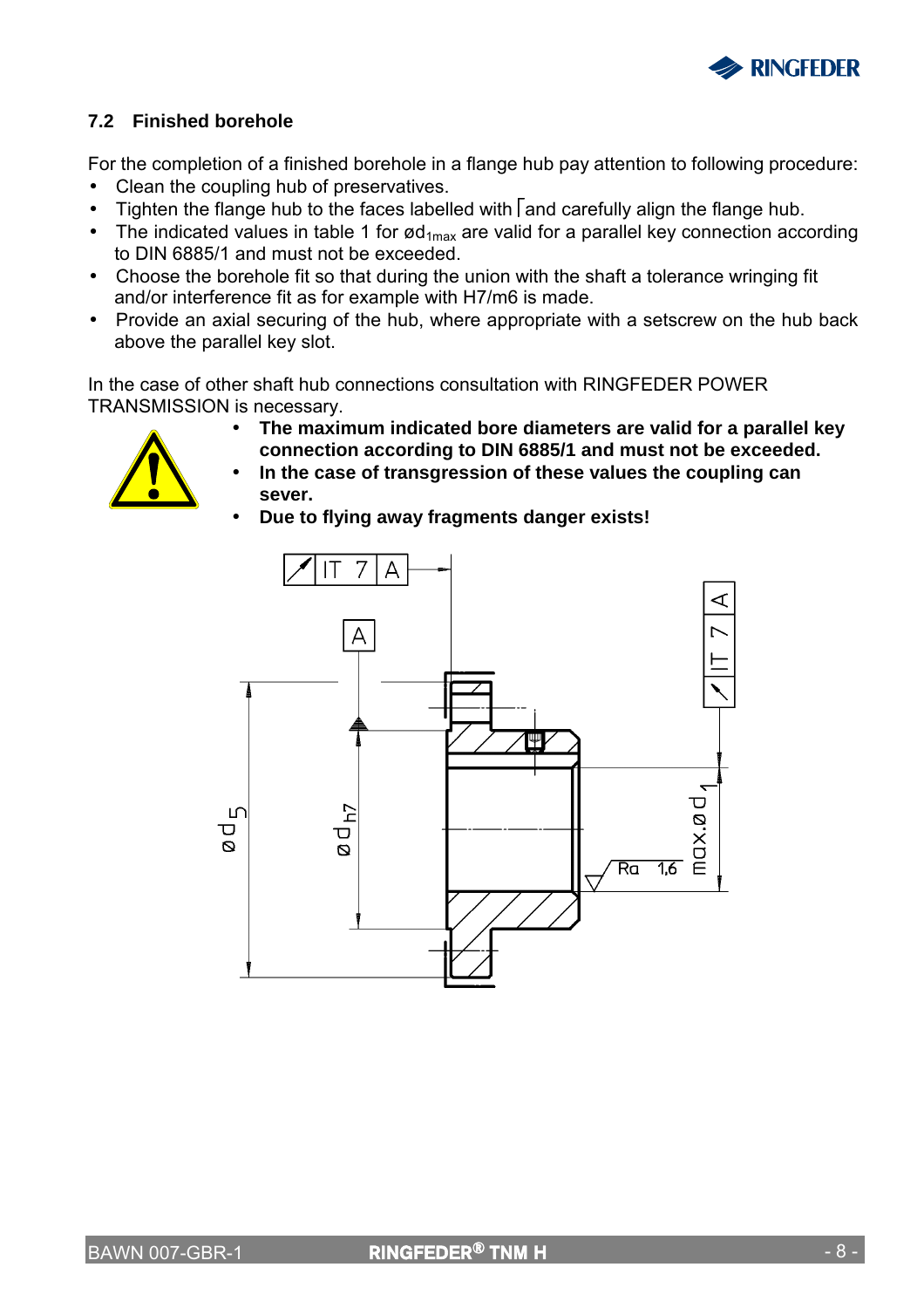

#### **7.3 Installing coupling**

- Take out the elastic intermediate ring (Figure 3, Pos. 1).
- Clean the boreholes of the flange hubs and the shaft ends before installing. The surfaces must be clean, dry and grease-free.
- Use suitable installation aids and hoists such as cranes or pulley blocks in the case of bigger couplings.
- Pull the flange hubs with the reduction sleeve onto the shaft ends to its provided position (Figure 3, Pos. 2).





#### **Reference:**

For easier installation a uniform warming of the hub from 80  $\degree$  to 120  $\degree$  is safe.



#### **Warning!**

- **Only work with gloves as a protection against hot parts of the coupling!**
- Mount the hubs so that the shaft ends are flush with the interior borehole openings (Figure 4). Overlapping shaft ends prevent the radial installation and deinstallation of the reduction sleeve. Pay attention to possible differing agreements!
- Secure possible available setscrews when tightening with an adhesive e.g. Loctite 222 against automatic loosening and flying out.



**Fig. 4**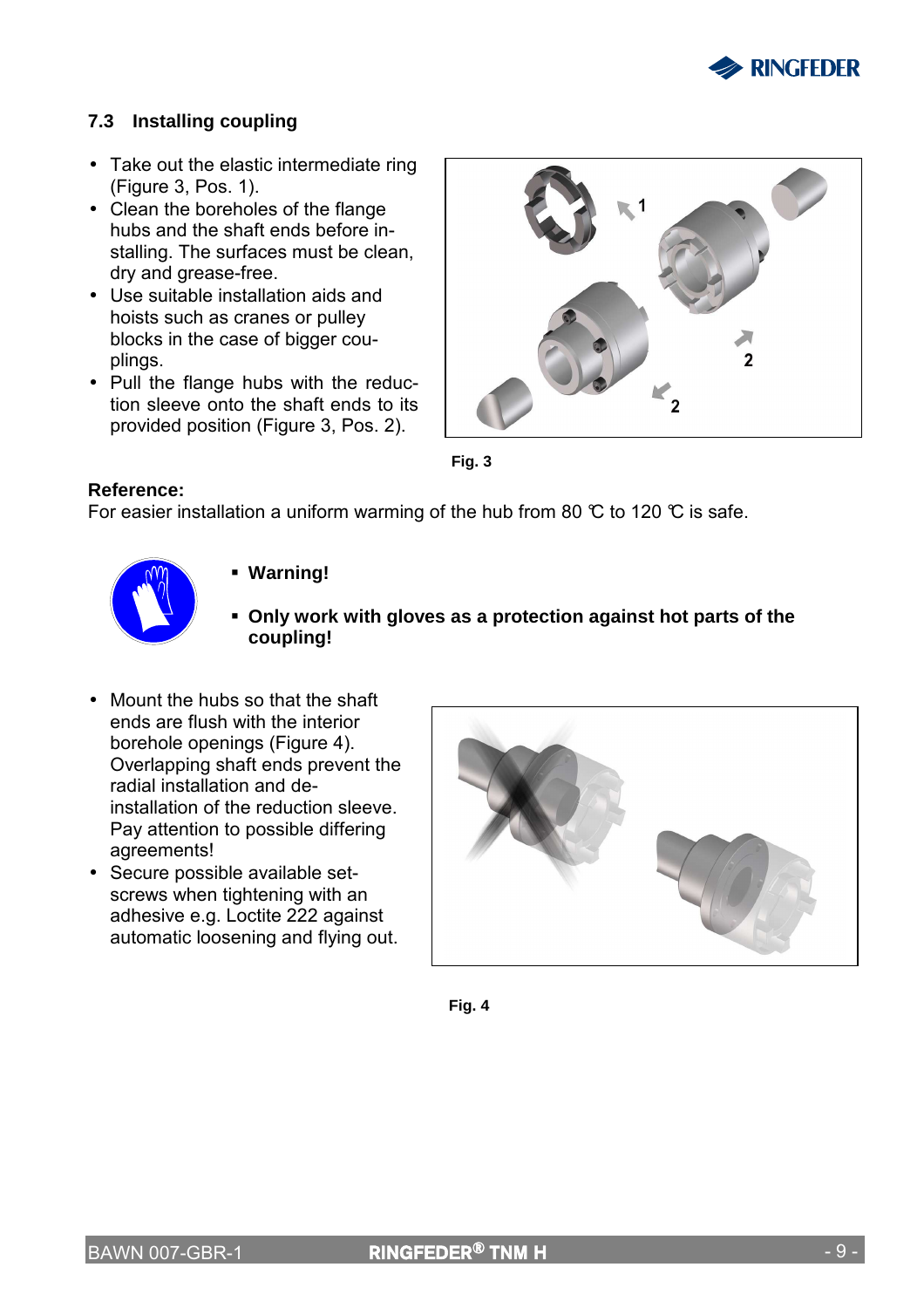

#### **ATTENTION!**

#### **Let the hot hubs cool off to ambient temperature before the introduction of the intermediate ring.**

- For easier mounting the elastic intermediate ring can be provided with a slip additive (e.g. Talcum) before introduction).
- Fit the intermediate ring into one half of the coupling
- Push together the shaft ends with the mounted half of the clutch (Figure 5).
- Adjust the coupling according to the following specifications in "8 Coupling adjustment".





**Fig. 5** 

**If the shaft distance is already adjusted to the de-installation measurement of the reduction sleeve:** 

- Firstly disassemble the reduction sleeve from the flange hubs.
- Pull the flange hubs separately onto the shaft ends.
- If setscrews are available, secure these against automatic loosening and flying out with an adhesive e.g. Loctite 222.

#### **Attention!**

**The bearing surfaces of the reduction sleeves and flange hubs must be clean, dry and grease-free. Balanced parts are position marked to each other.**

- Position the transition pieces in their respective marked position. Pay attention that, the parts do not tilt during the joining on the centering seat.
- Tighten the screws slightly and uniformly.
- Tighten up the bush screw fitting with the tightening torque  $M_A$  as stipulated in table 2 (Figure 6).
- Adjust the coupling according to the following specifications in "8 Coupling adjustment".





#### Table 2 Tightening torques M<sub>A</sub> of the bush screw fitting:

| Size         | 67             | -82            | 97             | 112<br>∼ | 128 | 148 | 168 | 194 | 214 | 240 | 265 | 295 | 330 | 370 | 415 |
|--------------|----------------|----------------|----------------|----------|-----|-----|-----|-----|-----|-----|-----|-----|-----|-----|-----|
| DIN 912-8.8  | M <sub>6</sub> | M <sub>8</sub> | M <sub>8</sub> | M8       | M10 | M10 | M10 | M10 |     |     |     |     |     |     |     |
| DIN 912-10.9 |                |                |                |          |     |     |     |     | M12 | M12 | M14 | M14 | M16 | M16 | M16 |
| $M_A$ [Nm]   | 10             | 25             | 25             | 25       | 25  | 49  | 49  | 49  | 125 | 125 | 200 | 200 | 310 | 310 | 310 |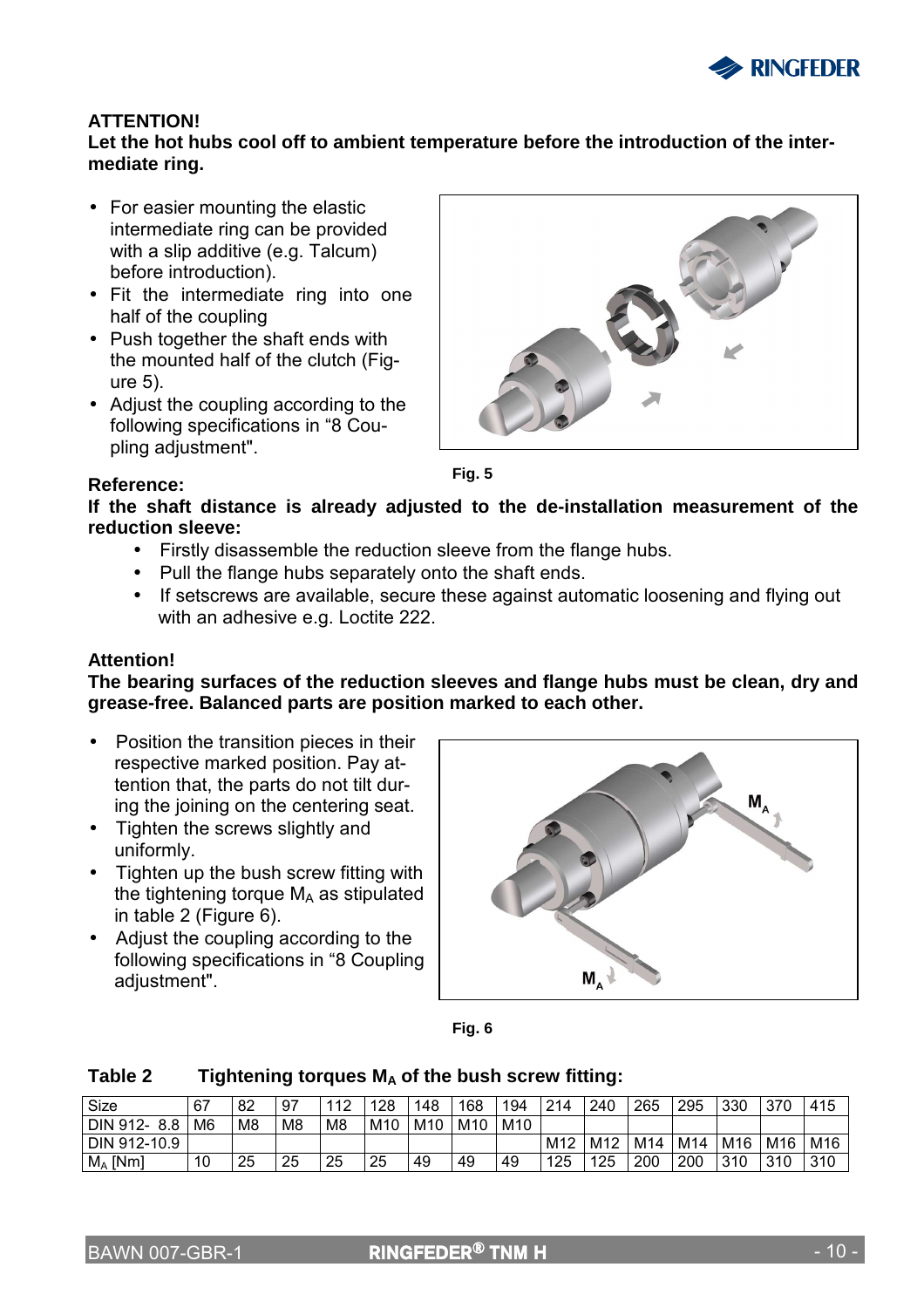

### **8 Adjusting coupling**



- **Injury hazard!**
- **Switch-off the drive before all work on the coupling!**
- **Secure the drive against unintentional switching on and rotating!**
- **Reference:**
- **An exact alignment of the coupling increases the service life of the elastic intermediate ring and lessens hazards by use.**
- **Do not exceed the maximum permissible displacement values. An overstepping of these values results in coupling damage and breakdown!**
- When aligning the cold equipment take into account the expected thermal growth of the components, so that the permissible misalignment values for the coupling are not exceeded in operation.
- Be aware that the coupling under misalignment imposes restoring forces on the adjacent shafts and bearings. Take into account that the larger the misalignment, the greater the restoring forces will be.
- The displacement values indicated in the tables 3 to 5 are maximum permissible guide numbers.

We recommend not to fully utilise these values during the alignment, so that in operation sufficient reserves remain for thermal expansions, foundation settlements etc.

- In special cases with high demands on quiet running or high rotating speeds it is possible that, in the three displacement levels, an alignment accuracy of  $\leq 0.1$  mm is necessary.
- If the coupling is mounted in a closed housing / casing so that a subsequent alignment is not possible any more, it must be guaranteed that the geometry and fit accuracy of the contact surfaces in operation aligns the shafts exactly within the mentioned tolerances.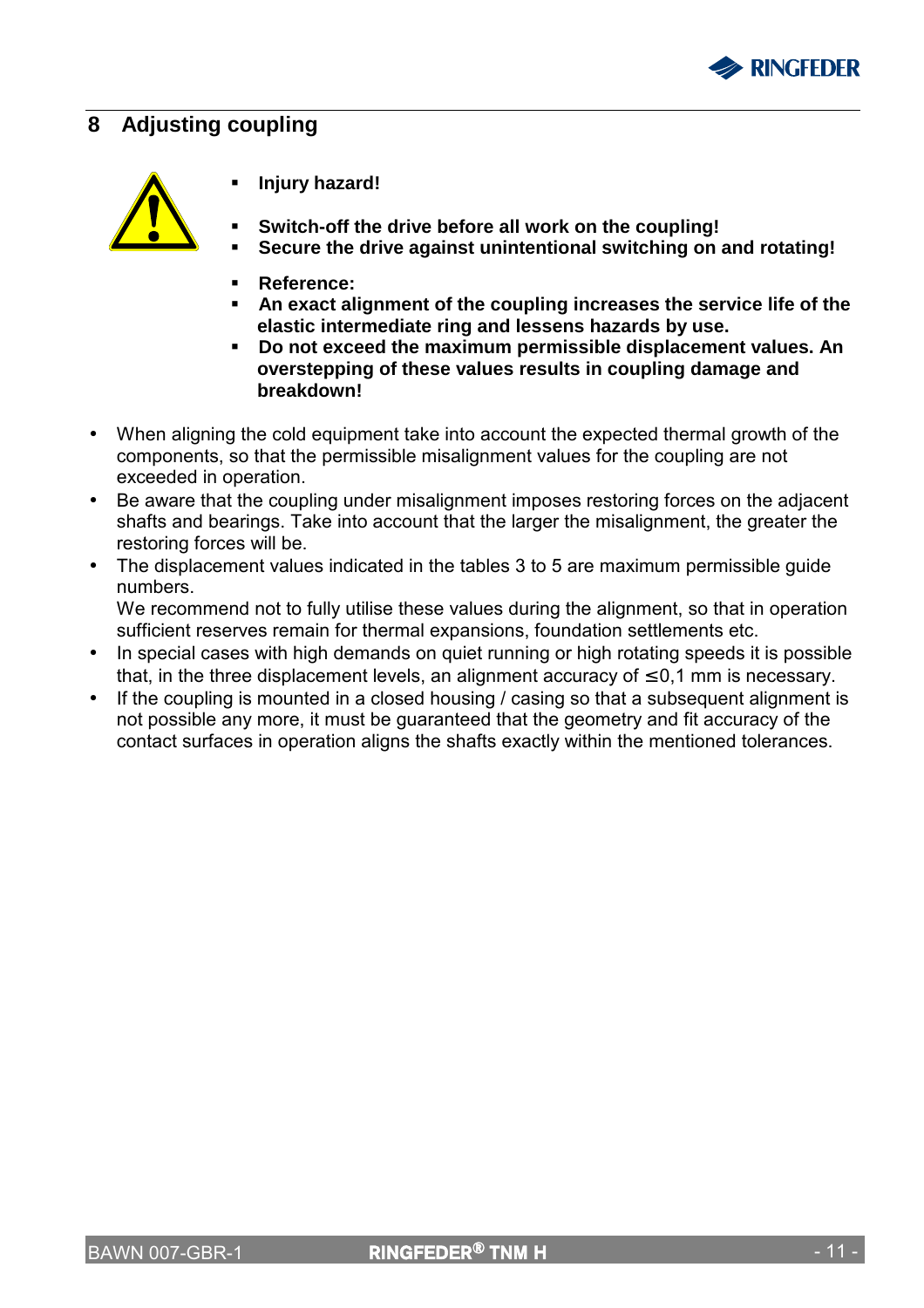

#### **8.1 Angular misalignment** ∆**K<sup>w</sup>**

- Measure on the face of the external diameter a complete rotation (360°). Determine in this case the greatest deviation  $\Delta K_{w1}$  as well as the smallest deviation ∆K<sub>w2</sub> (Figure 7).
- Calculate the angular misalignment  $\Delta K_w = \Delta K_{w1} - \Delta K_{w2}$ .
- The values in table 3 are valid for a reference rotation speed of 1500 min<sup>-1</sup>.



**Fig. 7** 

#### **Table 3 Maximum permissible displacement values - angular:**

| Size                              | 67<br>o. | იი<br>٥z | а7  | ้ 12 | 28  | 148 | 168 | 194 | 214 | 240  | 265 | 295 | 330 | 370 | 41F |
|-----------------------------------|----------|----------|-----|------|-----|-----|-----|-----|-----|------|-----|-----|-----|-----|-----|
| $\Delta K_{\text{w max}}$<br>lmml | 0.2      | U.Z      | ◡.▵ | 0.3  | U.J | U.J | 0.3 | J.3 | U.O | .ს ა | U.S | v.v | U.J | U.3 | v.v |

#### **8.2 Radial displacement** ∆**K<sup>r</sup>**

- Measure a complete rotation (360°). Determine in this case the greatest deviation ∆K<sub>r1</sub> as well as the smallest deviation  $\Delta K_{r1} K_{r2}$  (Figure 8).
- Calculate the radial displacement  $\Delta K_r$  = 0,5 x ( $\Delta K_{r1}$  -  $\Delta K_{r2}$ ). Pay attention to the operational sign of the measured values.
- The values in table 4 are valid for a reference rotation speed of 1500 min<sup>-1</sup>.



**Fig. 8** 

#### **Table 4 Maximum permissible displacement values - radial:**

| <b>.</b><br>Size    | ~-<br>Ο1 | 82  | 97  | $\overline{11}$ | 28  | 148 | 168 | 194 | 214 | 240 | 265 | 295 | 330 | 270<br>، ب | 415<br>. . |
|---------------------|----------|-----|-----|-----------------|-----|-----|-----|-----|-----|-----|-----|-----|-----|------------|------------|
| ΔK<br>Imm.<br>r max | v.z      | U.Z | ∪.∠ | ن.∪             | v.J | U.3 | ∪.∪ | υ.ა | U.3 | v.v | v.J | ∪.∪ | U.3 | ∪.∪        | v.v        |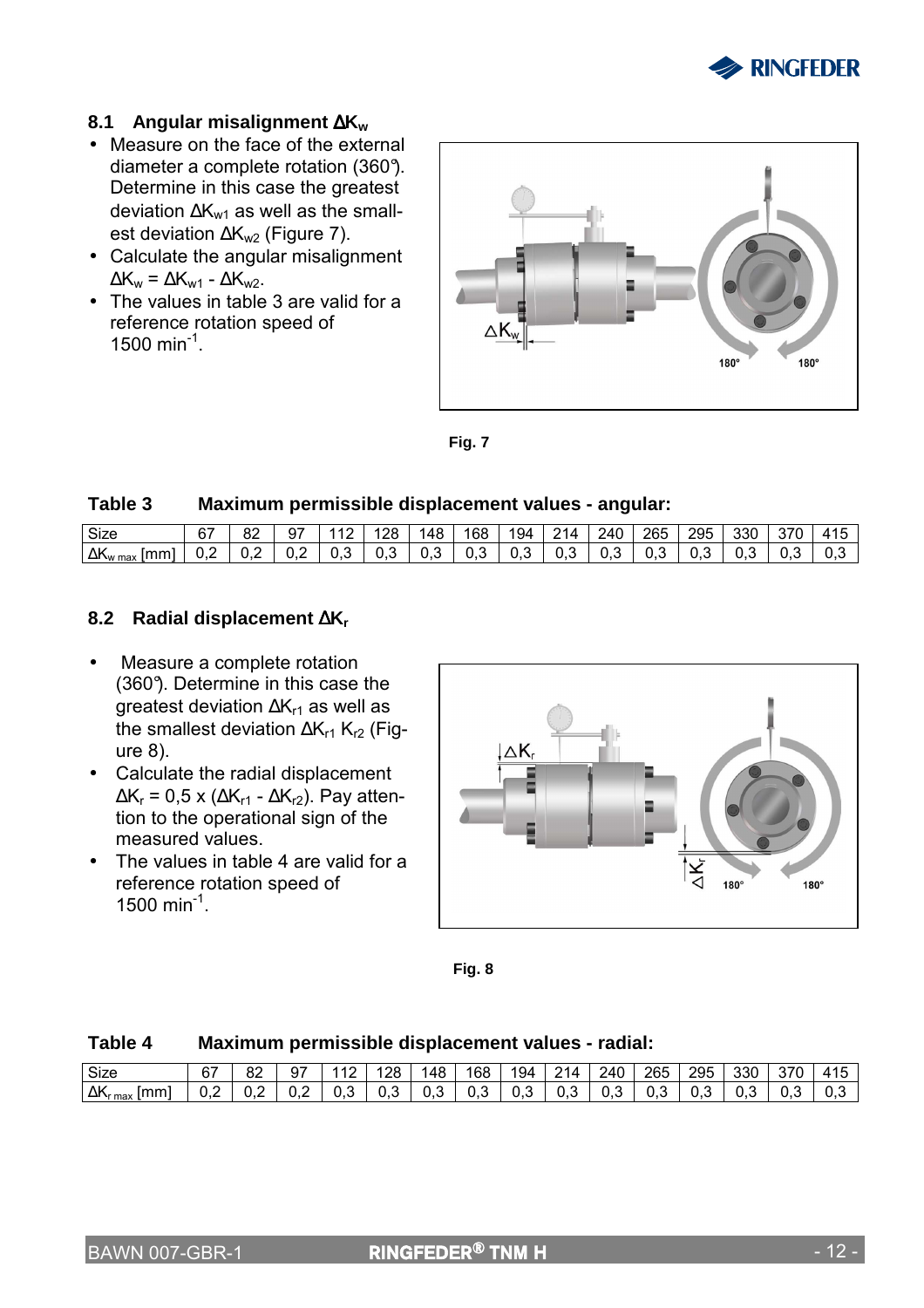

#### **8.3 Axial displacement**

- Measure, according to Figure 9 the axial gap measurement  $S_H$ .
- Keep to the maximum permissible tolerance X according to table 5, when aligning the gap measurement  $S_{H}$ .

#### **ATTENTION!**

**If the installation dimension remains under SH, the intermediate pieces can not be lifted out! If during operation greater axial displacements are expected, then consultation with RINGFEDER POWER TRANSMISSION is necessary.** 





#### **Table 5 Recommended alignment values - axial:**

| Size      | 67     | 82                 | 97         | 112  | 128    | 148    | 168    | 194    | 214    | 240    | 265    | 295    | 330    | 370    | 415    |
|-----------|--------|--------------------|------------|------|--------|--------|--------|--------|--------|--------|--------|--------|--------|--------|--------|
| $S_H$  mm |        |                    |            |      |        |        |        |        |        |        |        |        |        | 10     | 10     |
| [mm]      | $+0,5$ | $\cdot$ ,0<br>$+1$ | 0,<br>$+1$ | -1,0 | $+1,0$ | $+1,0$ | $+1,5$ | $+1,5$ | $+1,5$ | $+1,5$ | $+2,5$ | $+2,5$ | $+2,5$ | $+2,5$ | $+2,5$ |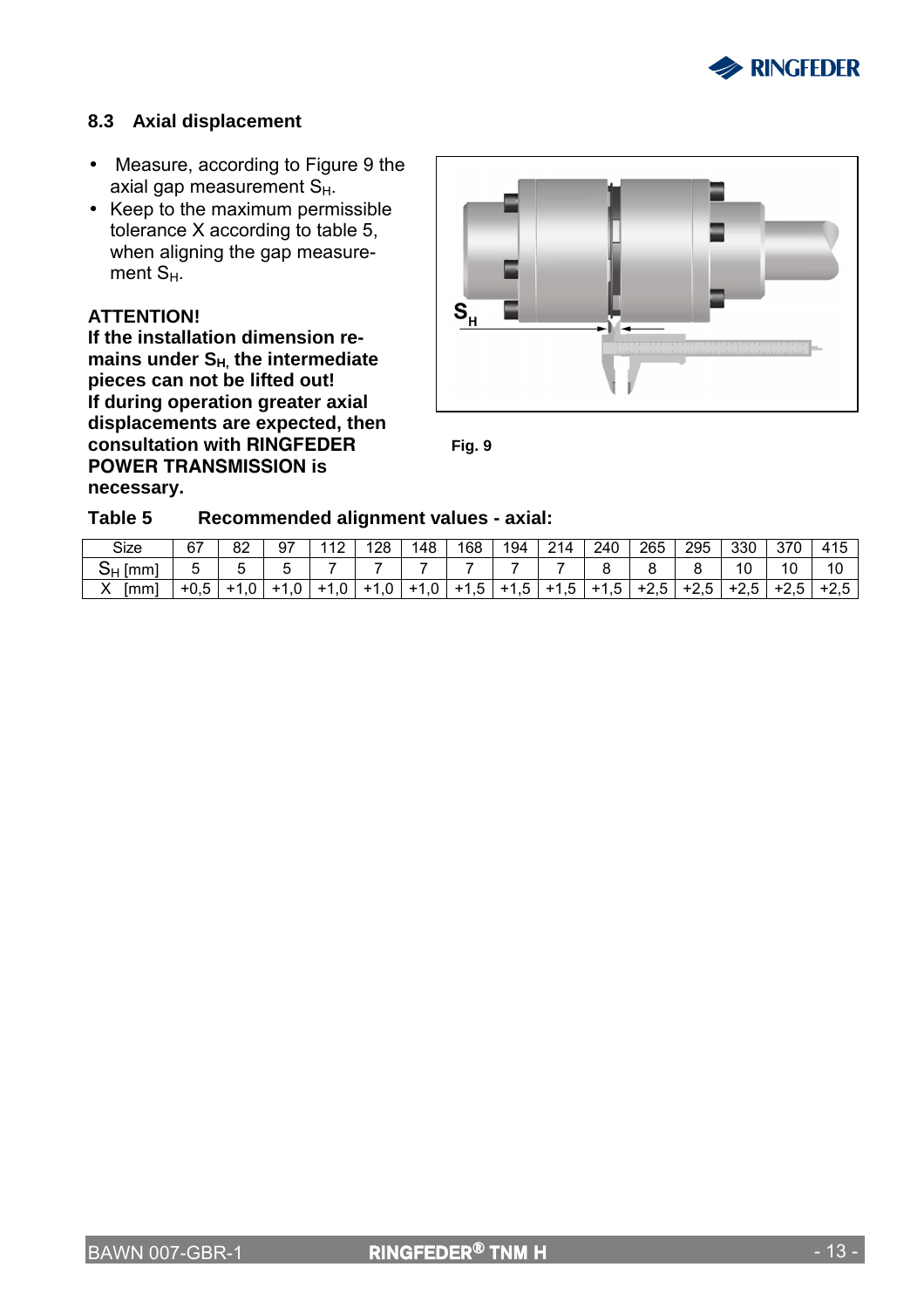

### **9 Operation**

When using the coupling, attention is to be paid to its rating (see "6 Technical data"). This cannot in no case be exceeded without written permission from RINGFEDER POWER TRANSMISSION. In order to ensure a faultless, lasting operation of the coupling, it must be laid out according to the instructions e.g. DIN 740 part 2 (or also Product Paper & Tech Paper "Elastomer Jaw Couplings") with an operating factor corresponding to its operating conditions. Every change of the conditions of use or the operating parameters makes an inspection of the coupling layout urgently necessary.

- **Injury hazard!**
- **Switch-off the drive before all work on the coupling!**
- **Secure the drive against unintentional switching on and rotating!**
- - **Due to incorrectly tightened screws parts can fly away and cause serious injuries to persons and material damage!**
	- **Check before commissioning the coupling its alignment and all screw fixings for their specified tightening torque and/or firm seating!**
	- **Before commissioning the plant all protective devices against unintentional touching of free moving and/or rotating parts must be installed.**
	- **To avoid sparks coverings in stainless steel should be used!**
	- **The coverings must fulfil at least the demands of protection type IP2X.**
	- **The covering is to be so designed that it does not deposit dust onto the coupling parts.**
	- **The coverings must not touch the coupling or influence it in its functioning.**

#### **Pay attention during the operation of the coupling to:**

- Changed running noises
- Occurring vibrations

#### **Attention!**

- **If irregularities are found during the operation of the coupling, the drive must be immediately switched off.**
- Detect according to the following table 6 "Operating faults and their possible causes" the fault cause and remove them

The listed faults are some examples which are supposed to facilitate fault location.

• **For fault finding and elimination, all machine components and operating states are to be considered!**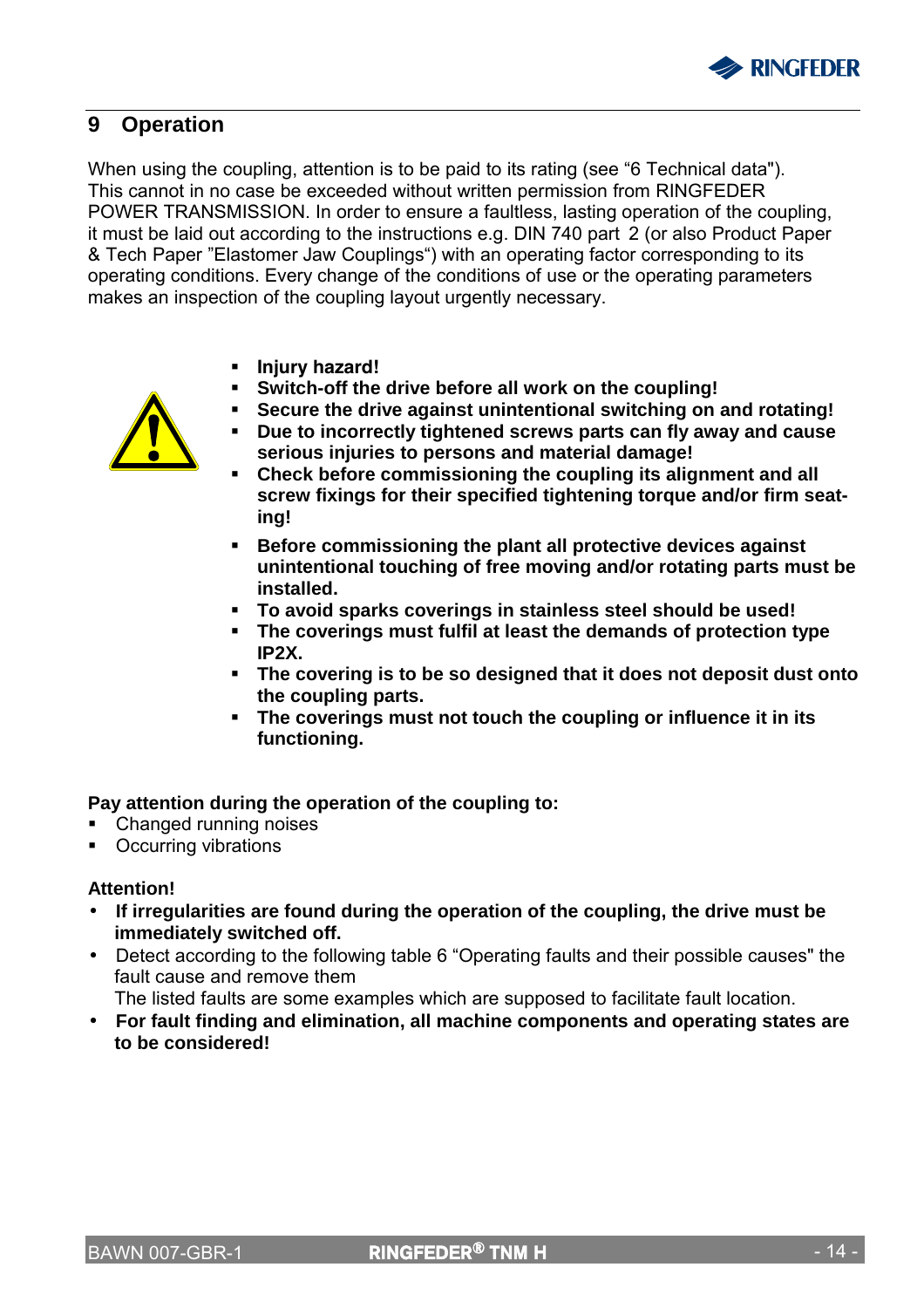

| <b>Trouble</b>                                | <b>Cause</b>                 | <b>Risk Warning</b>                                                                                                                                                | <b>Correction</b>                                                                                                                                                                                                                                                                              |
|-----------------------------------------------|------------------------------|--------------------------------------------------------------------------------------------------------------------------------------------------------------------|------------------------------------------------------------------------------------------------------------------------------------------------------------------------------------------------------------------------------------------------------------------------------------------------|
| Irregular<br>running<br>noises/<br>vibrations | Alignment fault              | Considerable<br>increase in cou-<br>pling temperature.<br>Premature wear of<br>elastic buffers.<br>Increased reaction<br>forces act on<br>connected ma-<br>chines. | Disconnect drive<br>Remove cause for alignment fault<br>Re-align coupling<br>Inspect elastomer for wear                                                                                                                                                                                        |
|                                               | Elastomer worn<br>out        | Coupling claws<br>strike against each<br>other. Spark<br>formation, claw<br>fracture, increased<br>reaction forces.                                                | Disconnect drive<br>$\overline{a}$<br>Check coupling components for<br>$\overline{\phantom{0}}$<br>damages and replace parts, if<br>necessary<br>Replace elastomer                                                                                                                             |
|                                               | Unbalance                    | Considerable<br>increase in cou-<br>pling temperature.<br>Premature wear of<br>elastic buffers.<br>Increased reaction<br>forces act on<br>connected ma-<br>chines  | <b>Disconnect drive</b><br>Verify balance state of plant<br>components and correct it, if nec-<br>essary<br>Inspect elastomer for wear                                                                                                                                                         |
|                                               | Loose screw<br>connections   | Flying off parts can<br>cause serious<br>injuries and<br>considerable<br>damages.                                                                                  | Disconnect drive<br>$\overline{\phantom{m}}$<br>Check coupling parts for damages,<br>replace parts, if necessary<br>Verify alignment of coupling<br>Tighten screws to the specified<br>tightening torque and secure them<br>against working loose, if necessary,<br>Inspect elastomer for wear |
| Premature<br>wear of<br>elastomer             | Alignment fault              | Considerable<br>increase in cou-<br>pling temperature.<br>Increased reaction<br>forces act on<br>connected ma-<br>chines.                                          | <b>Disconnect drive</b><br>$\overline{a}$<br>Remove cause for alignment fault<br>Re-align coupling<br>$\overline{\phantom{0}}$<br>Inspect elastomer for wear<br>-                                                                                                                              |
|                                               | Unacceptable<br>temperatures | <b>Material properties</b><br>of elastic buffers<br>change. The torque<br>transmission<br>capability is<br>adversely affected.                                     | <b>Disconnect drive</b><br>$\overline{\phantom{0}}$<br>Replace elastomer<br>Re-align coupling<br>$\overline{\phantom{0}}$<br>Adjust ambient temperature                                                                                                                                        |

### **Table 6 Operating faults and their possible causes:**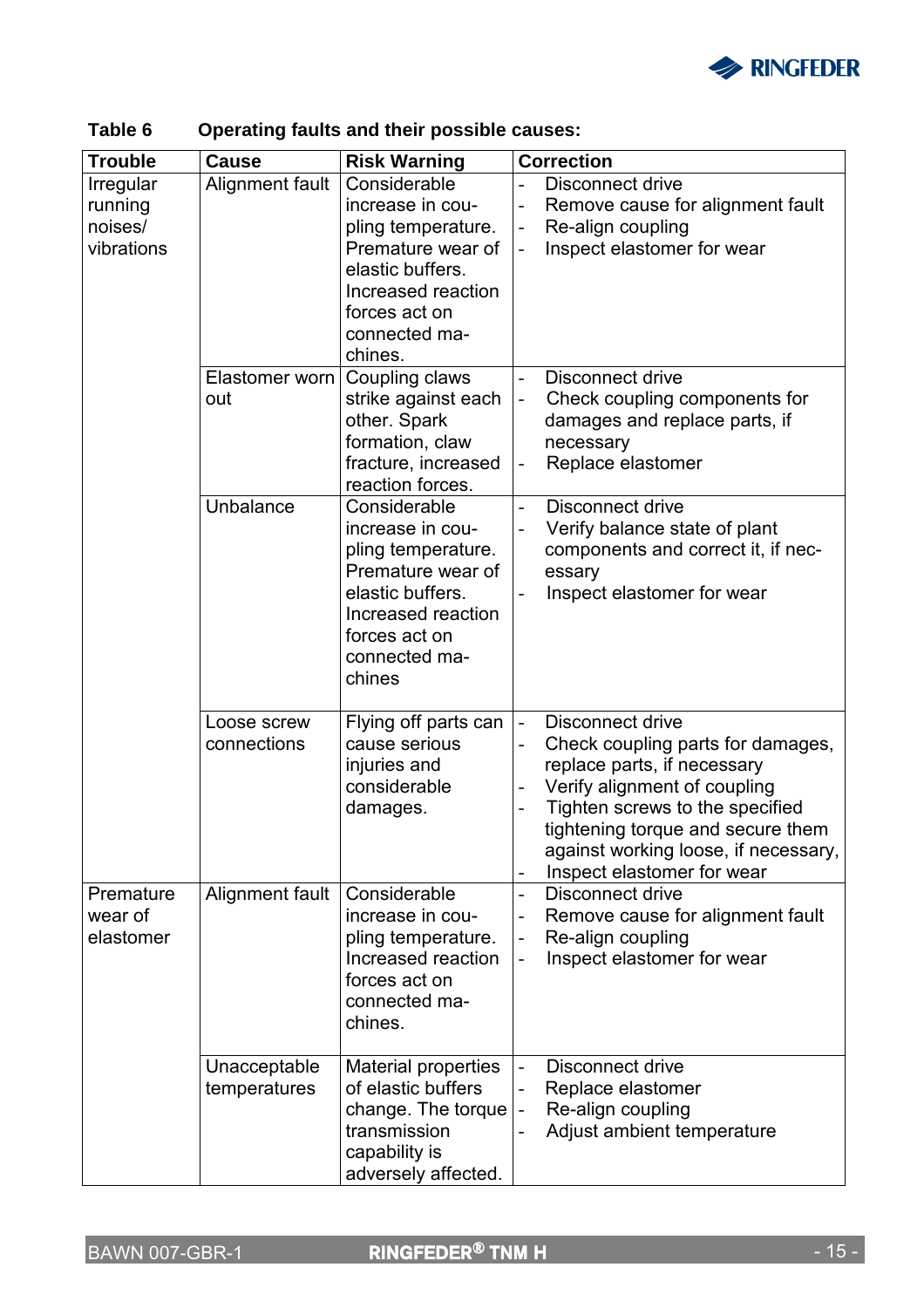

| <b>Trouble</b>   | <b>Cause</b>                                                                        | <b>Risk Warning</b>                                                                                                                                                                  |                          | <b>Correction</b>                                                                                                                                                                                                                                                                                                               |
|------------------|-------------------------------------------------------------------------------------|--------------------------------------------------------------------------------------------------------------------------------------------------------------------------------------|--------------------------|---------------------------------------------------------------------------------------------------------------------------------------------------------------------------------------------------------------------------------------------------------------------------------------------------------------------------------|
|                  | Contact with<br>aggressive<br>products                                              | Material properties<br>of elastic buffers<br>change. The torque<br>transmission<br>capability is<br>adversely affected.                                                              |                          | Disconnect drive<br>Check coupling parts for damages<br>and replace parts, if necessary<br>Replace elastomer<br>Verify alignment of coupling<br>Prevent contact with aggressive<br>products                                                                                                                                     |
|                  | Torsional<br>drive line                                                             | Considerable<br>vibrations in the increase in cou-<br>pling temperature.<br>Premature wear of<br>elastic buffers.<br>Increased reaction<br>forces act on<br>connected ma-<br>chines. |                          | <b>Disconnect drive</b><br>Analyse and eliminate cause for<br>torsional vibrations<br>Check coupling parts for damages<br>and replace parts, if necessary<br>Replace elastomer and consult<br><b>RINGFEDER POWER</b><br><b>TRANSMISSION concerning even-</b><br>tual use of another Shore-hardness<br>Verify coupling alignment |
| Claw<br>breakage | <b>Wear limit</b><br>of elas-<br>tomer<br>exceeded<br>$==->$<br>contact of<br>claws | Coupling is<br>destroyed. Con-<br>nected machines<br>can be affected,<br>too.                                                                                                        | $\overline{a}$           | <b>Disconnect drive</b><br>Replace coupling<br>Inspect the elastomer for wear at<br>shorter intervals                                                                                                                                                                                                                           |
|                  | Overload<br>due to too<br>high torque                                               | Coupling is<br>destroyed. Con-<br>nected machines<br>can be affected,<br>too.                                                                                                        | $\overline{\phantom{a}}$ | Disconnect drive<br>Verify coupling design in coopera-<br>tion with RINGFEDER POWER<br><b>TRANSMISSION</b><br>Replace coupling<br>Install larger coupling, if necessary                                                                                                                                                         |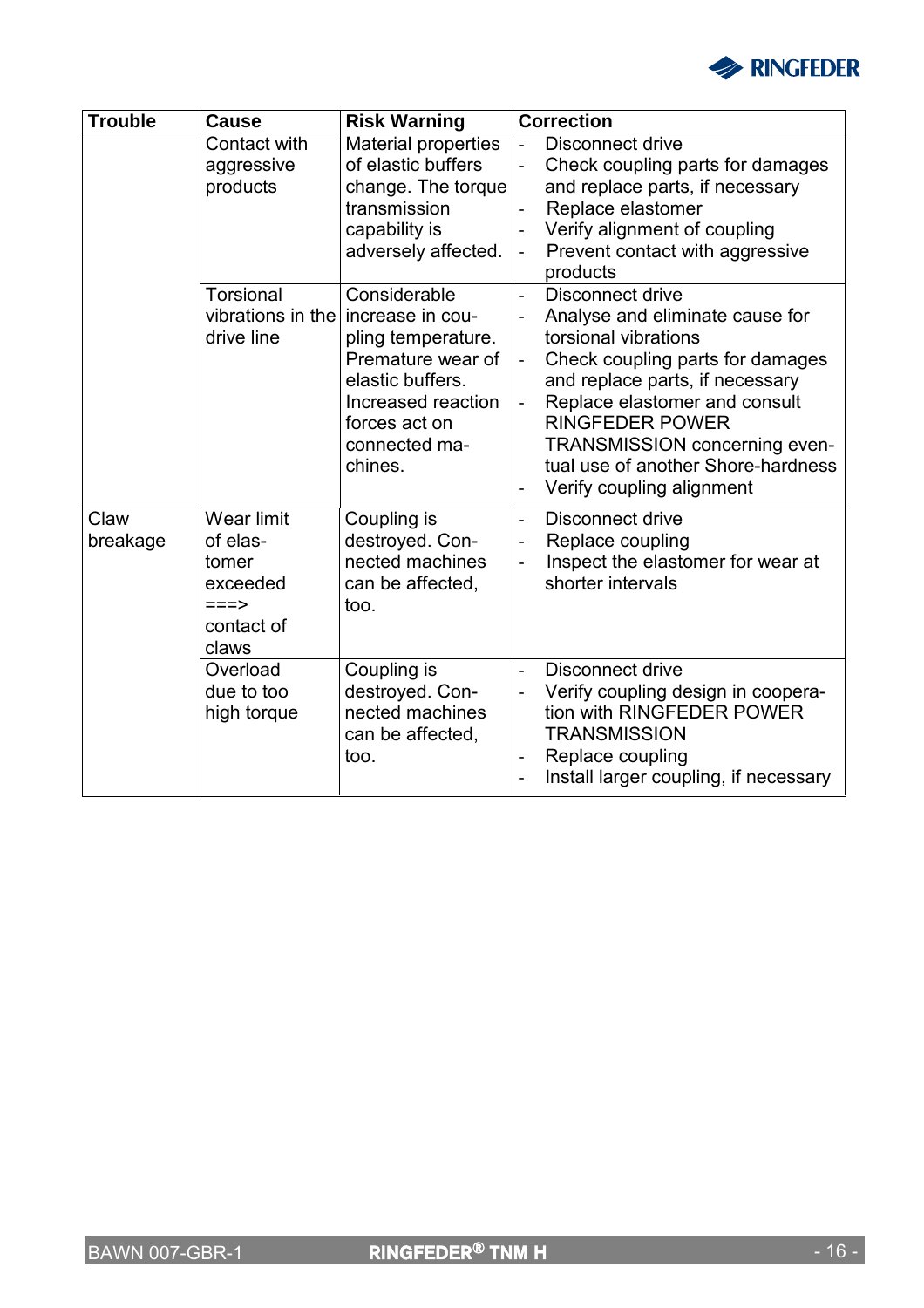

#### **9.1 Sense of rotation test**

- **Injury hazard!**
- **Switch-off the drive before all work on the coupling! Secure the drive against unintentional switching on and rotating!**



- **Due to incorrectly tightened screws parts can fly away and cause serious injuries to persons and material damage!**
- **Check before commissioning the coupling its alignment and all screw fixings for their specified tightening torque and/or firm seating!**
- **Before commissioning the plant all protective devices against unintentional touching of free moving and/or rotating parts must be installed.**
- **To avoid sparks coverings should be of stainless steel!**
- **The coverings must fulfil at least the demands of protection type IP2X.**
- **The covering is to be so designed that it does not deposit dust onto the coupling parts.**
- **The coverings must not touch the coupling or influence it in its functioning.**
- Remove the holding-down bolts of the reduction sleeve
- Push together the intermediate pieces (Part 112-118) of the centring flange hubs (Part 105) with the elastic intermediate ring.
- Lift-out the intermediate pieces together with the elastic intermediate ring (Figure 10). Use in the case of bigger couplings suitable installation aids and hoists such as cranes or pulley blocks.
- Install after the sense of rotation test a new intermediate ring.
- **Fig. 10**  • For easier mounting, the new intermediate ring can be provided with a slip additive before introduction (e.g. Talcum).



**Attention!** 

**The bearing surfaces of the reduction sleeves and flange hubs must be clean, dry and grease-free. Balanced parts are position marked to each other.**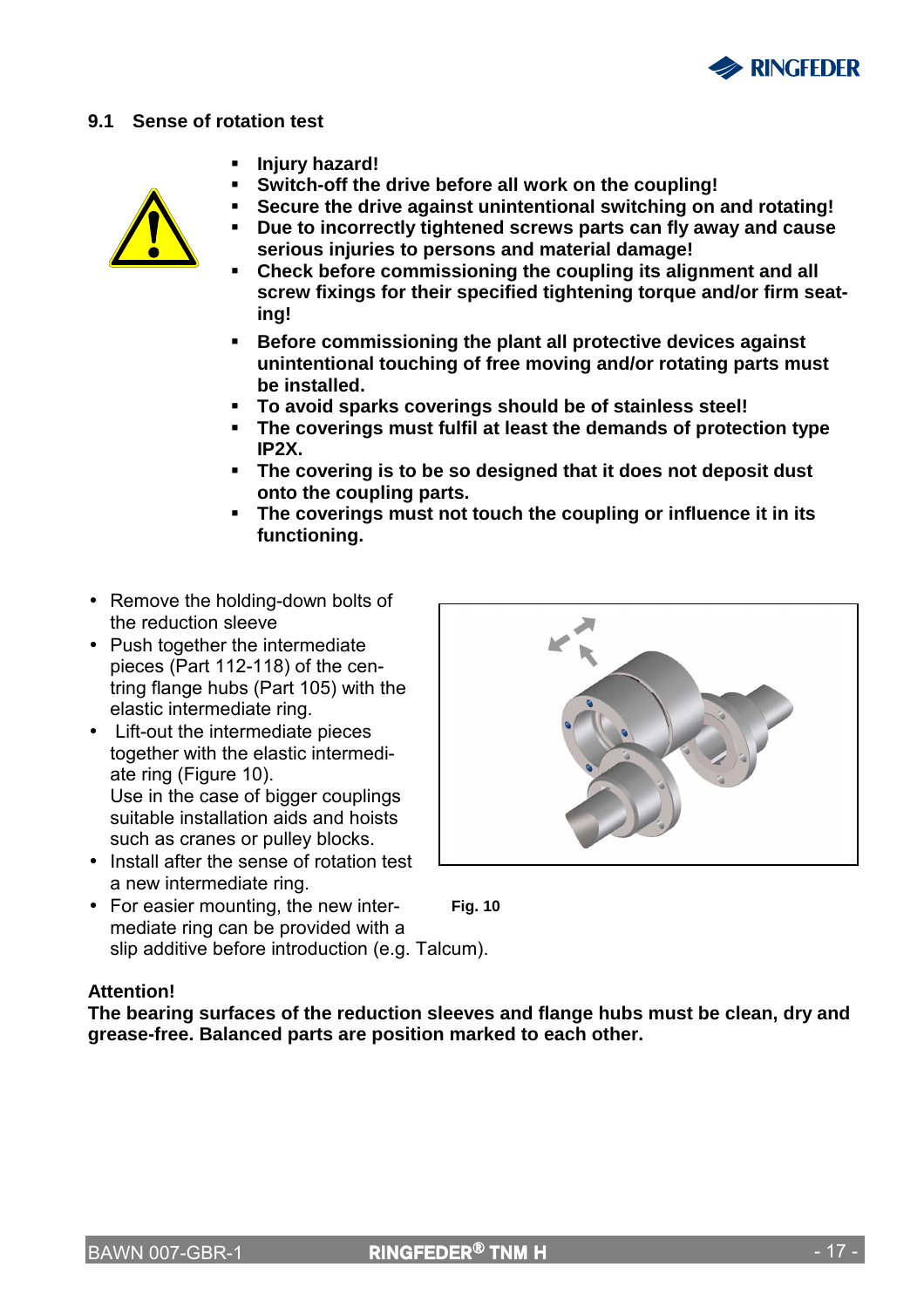

- Position the transition pieces in their respective marked position. Pay attention that, the parts do not tilt during the joining on the centering seat.
- Tighten the screws slightly.
- Tighten up the bush screw fitting with the tightening torque  $M_A$  stipulated in table 7 (Figure 11).
- Check the alignment of the coupling according to <sub>"8</sub> Coupling adjustment".



**Fig. 11** 

| Size          | 67 | 82             | 97             | 10 | 128 | 148 | 168 | 194             | 214 | 240             | 265 | 295 | 330 | 370 | 415 |
|---------------|----|----------------|----------------|----|-----|-----|-----|-----------------|-----|-----------------|-----|-----|-----|-----|-----|
| DIN 912-8.8   | M6 | M <sub>8</sub> | M <sub>8</sub> | M8 | M10 | M10 | M10 | M <sub>10</sub> |     |                 |     |     |     |     |     |
| DIN 912-10.9  |    |                |                |    |     |     |     |                 | M12 | M <sub>12</sub> | M14 | M14 | M16 | M16 | M16 |
| $M_A$<br>[Nm] | 10 | 25             | 25             | 25 | 25  | 49  | 49  | 49              | 125 | 125             | 200 | 200 | 310 | 310 | 310 |

#### Table 7 Tightening torques M<sub>A</sub> of the sleeve threaded joints: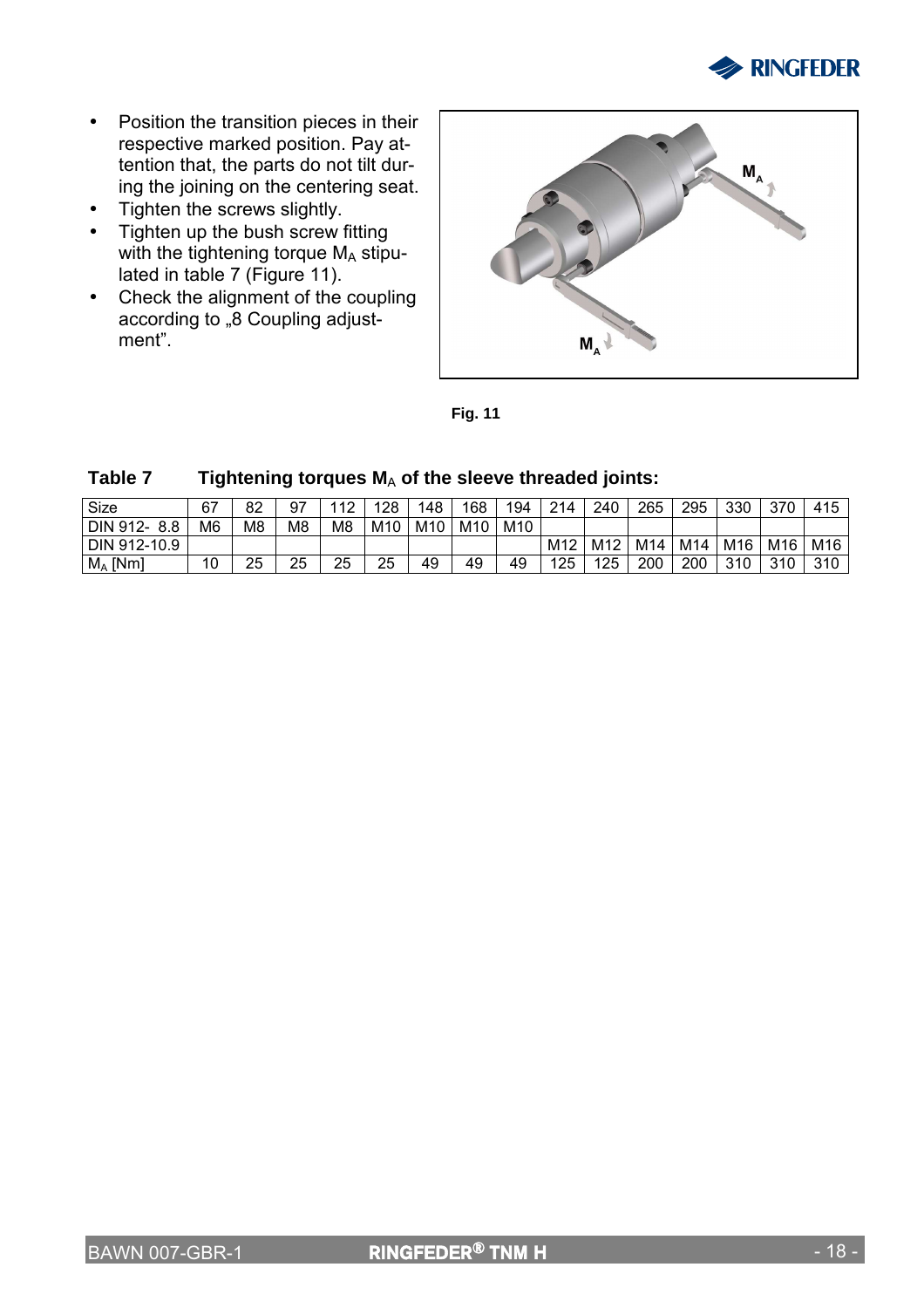

### **10 Maintenance**

The elastic coupling RINGFEDER® TNM H has in operation a low-maintenance.

Reaching the wear limit of the elastic intermediate ring depends on the operating parameters and the conditions of use.

In the case of routine monitoring work on the plant check:

- Alignment of the coupling
- Elastomer state
- Remove dust deposits from the coupling parts and the intermediate ring

#### **10.1 Wear Inspection on the Buffer Ring**



- **Injury hazard!**
- **Switch-off the drive before all work on the coupling!**
- **Secure the drive against unintentional switching on and rotating!**

Perform a visual inspection and a wear inspection of the buffer ring after 2000 hours, or after 3 months at latest, after the first start-up of the equipment. If only minor wear or no wear is observed, further inspections of the plant can be carried out at regular intervals of 4000 hours, however, at least once a year, if the operating modes and conditions of the plant remain unchanged. However, should you observe excessive wear on the occasion of this first inspection already, check whether the cause for the problem is listed in table 6 "Operation faults and possible causes". In such a case, the inspection intervals must be adapted to the prevailing service conditions.

On the occasion of routine inspections or maintenance work on the drive equipment, or after 3 years at latest:

- Replace the elastic buffer ring.
- If the wear limit has been reached or exceeded, replace the buffer ring immediately, irrespective of the inspection intervals of the equipment.
- Check the alignment of the coupling.
- Remove dust deposits from the coupling components and buffer ring.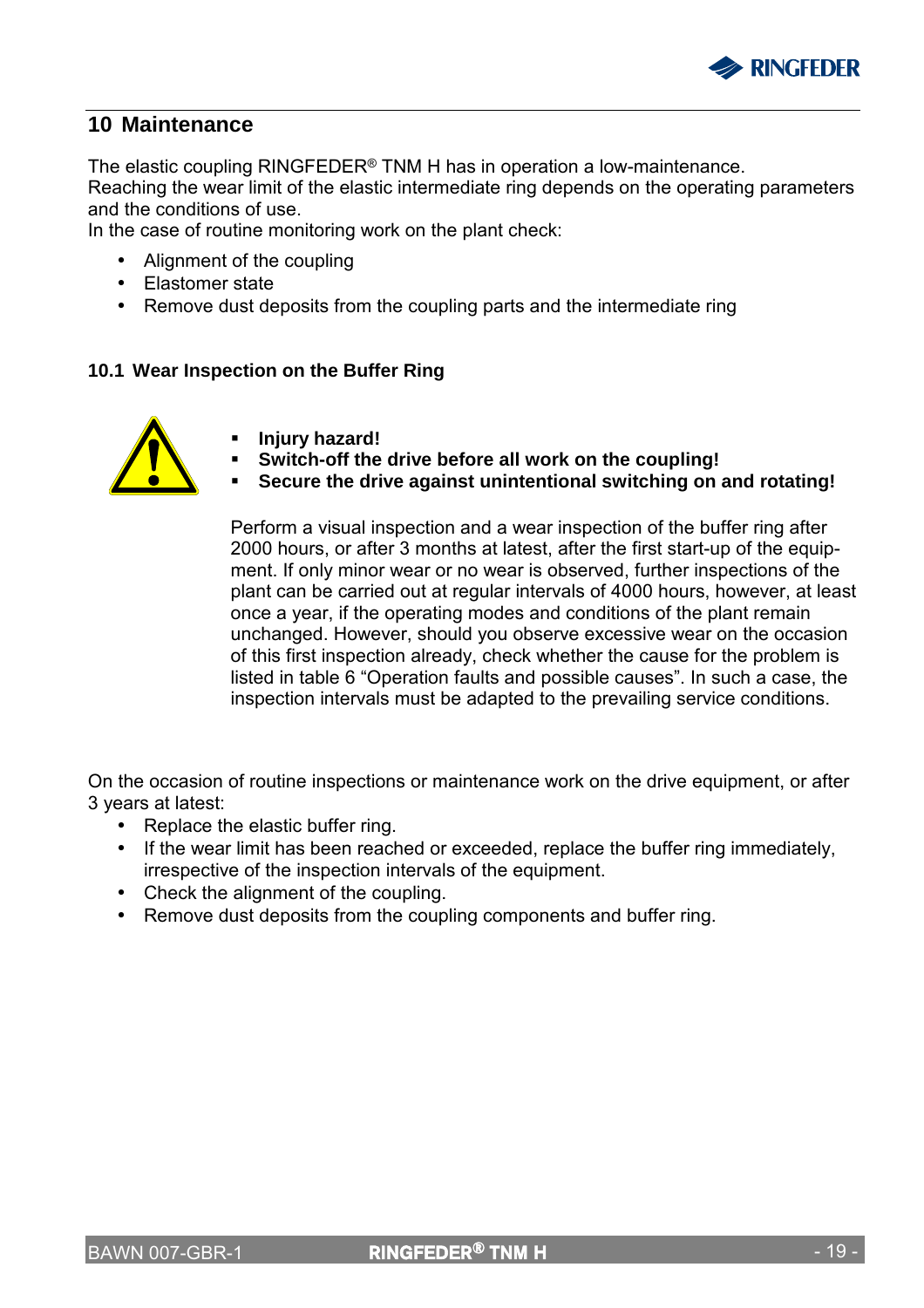

#### **10.2 Wear limit of elastic buffers**

Replace the elastic buffer ring as soon as the coupling has a distinct torsional backlash, or if the minimum buffer thickness ( $PD_{min}$ , Fig. 12) acc. to table 8 has been reached.



**Fig. 12 Buffer thickness Table 8 Minimum buffer thickness PDmin:** 

| Size                     | 67 | ററ<br>٥z | 97 | $\sqrt{2}$ | 128 | 148 | 168 | 194 | $^{\circ}$ 14 . | 240 | 265            | 295                 | 330 | 370 | 11 <sub>5</sub> |
|--------------------------|----|----------|----|------------|-----|-----|-----|-----|-----------------|-----|----------------|---------------------|-----|-----|-----------------|
| DГ<br>mml<br>$\nu_{min}$ | ີ  | . .      |    |            |     | 10  | 10  | 10  | 10              | л.  | $\overline{1}$ | $\overline{a}$<br>N | Λ   | 16  | 47<br>' '       |

#### **10.3 Changing the elastic intermediate ring**



- **Injury hazard!**
- **Switch-off the drive before all work on the coupling!**
- **Secure the drive against unintentional switching on and rotating!**
- Remove the holding-down screws of the reduction sleeve
- Push together the intermediate pieces (Part 112-118) of the centring flange hubs (Part 105) with the elastic intermediate ring (Figure 13).
- Lift-out the intermediate pieces together with the elastic intermediate ring. Use suitable installation aids and hoists such as cranes or pulley blocks in the case of bigger couplings.
- For easier mounting, the new intermediate ring can be provided with a slip additive before introduction (e.g. Talcum).
- Install the new intermediate ring.



**Fig. 13**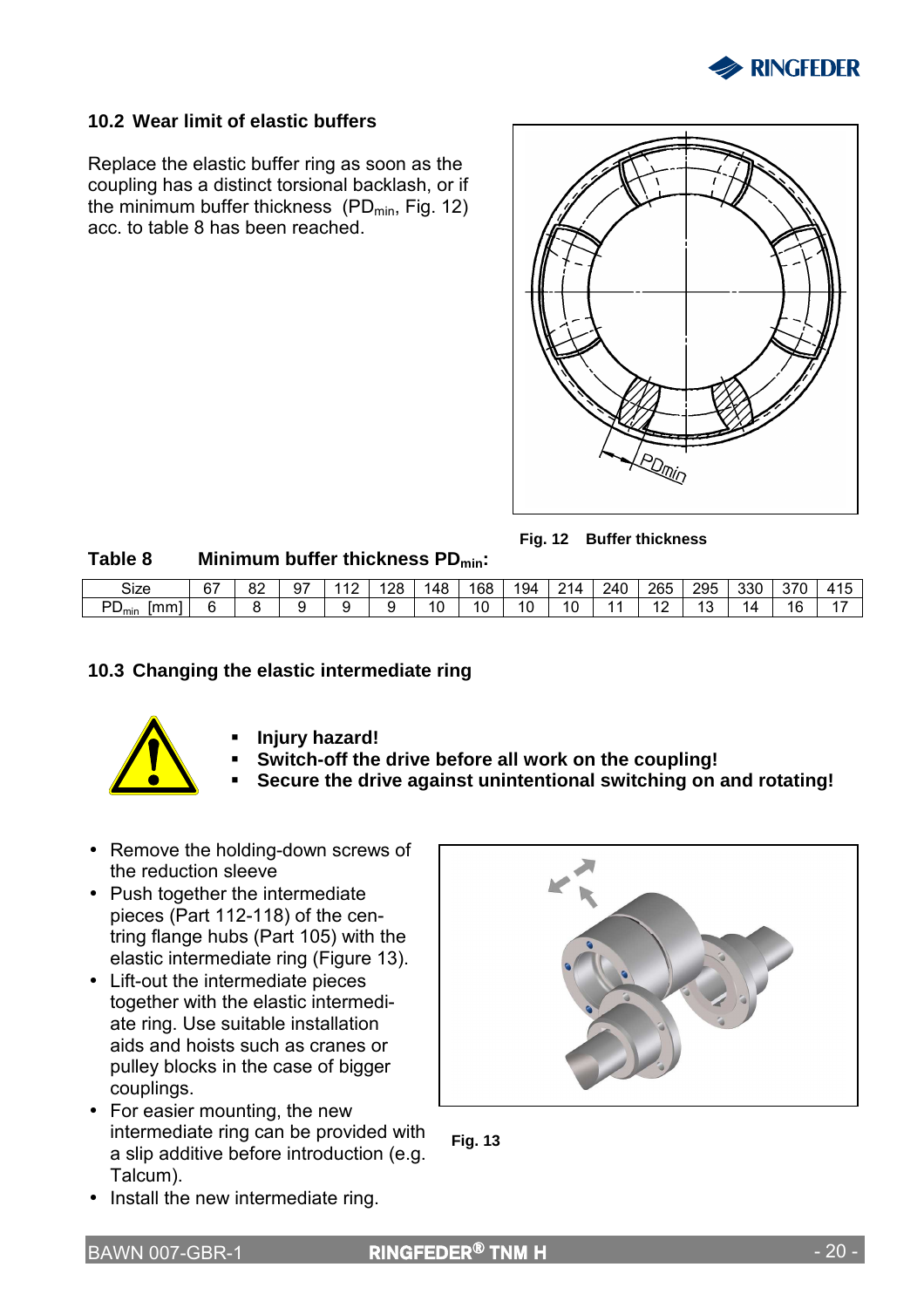

#### **Attention!**

**The bearing surfaces of the reduction sleeves and flange hubs must be clean, dry and grease-free. Balanced parts are position marked to each other.** 

- Position the transition pieces in their respective marked position. Pay attention that, the parts do not tilt during the joining on the centering seat.
- Tighten the screws slightly
- Tighten up the bush screw fitting with the tightening torque  $M_A$  as stipulated in table 2 (Figure 6).
- Check the alignment of the coupling according to "8 Coupling adjustment".



### **Warning!**

- **Before commissioning the plant, install all protective devices against unintentional touching of free rotating parts.**
- **To avoid sparks coverings in stainless steel should be used.**
- **The coverings must fulfil at least the demands of protection type IP2X.**
- **The covering is to be so designed that it does not deposit dust onto the coupling parts.**
- **The covering must not touch the coupling or influence it in its function.**

In the case of use of accessories and spare parts, which were not originally manufactured by RINGFEDER POWER TRANSMISSION, no liability or guarantee will be accepted for any resulting damage.

### **11 Waste Disposal**

The waste disposal has to occur according to the specific regulations of the respective user country.